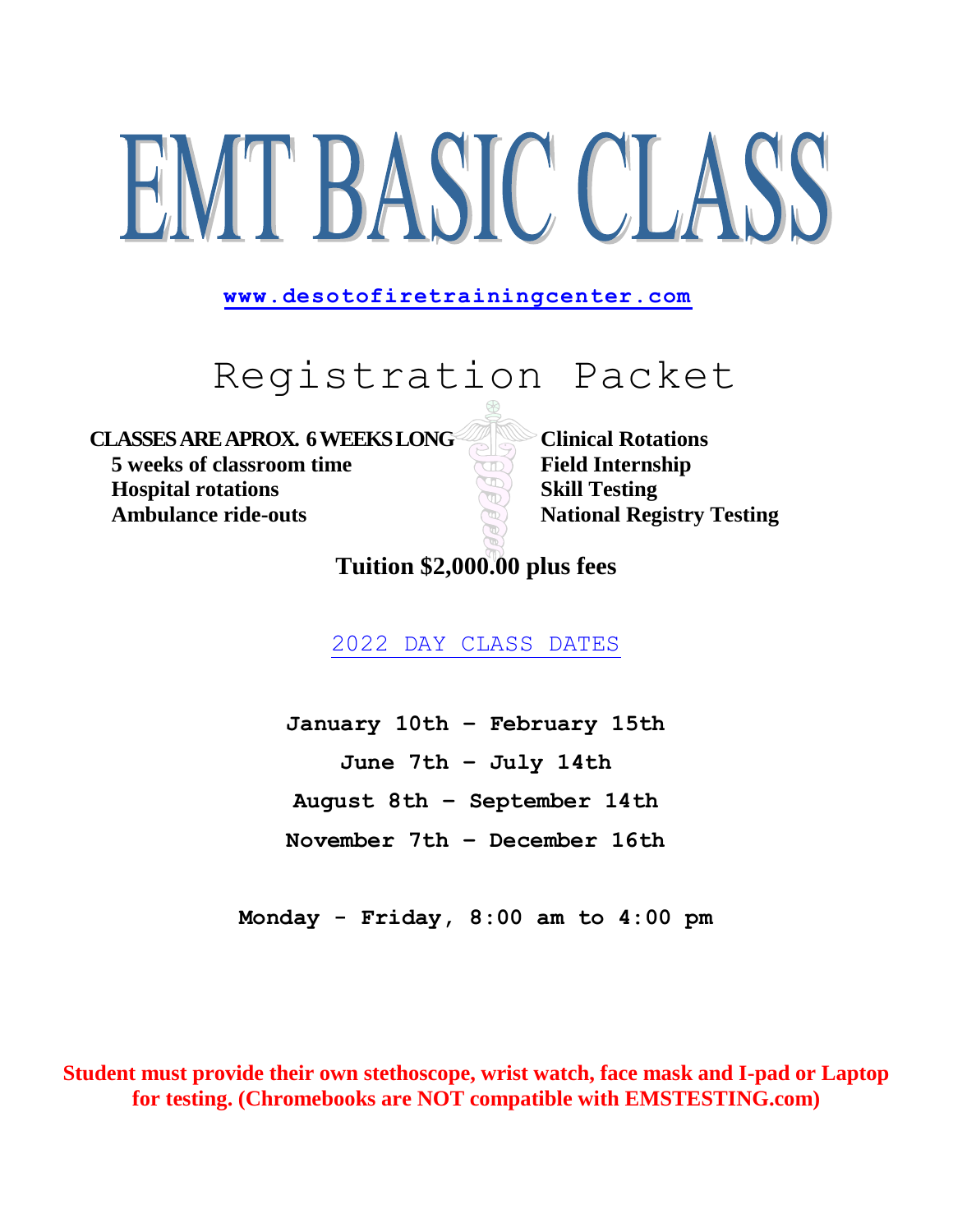

**DESOTO FIRE TRAINING CENTER**

*501 E. Wintergreen Rd. DeSoto, TX 75115*

**Phone: 972-223-6858 FAX: 972-228-0245** 

#### **母母母APPLICATION FOR母母母 EMT CLASS**

The DeSoto Fire Training Center offers an EMT School in addition to our Fire Academy. EMT certification is required along with the Fire certification in order to meet the state's requirement of being certifiable. EMT school is approximately **6 weeks** long consisting of 5 weeks of classroom time (plus a final exam day), 2 hospital rotations, and 2 ambulance ride-outs.

.

**TUITION** –\$**2,000.00** (**A \$400 deposit is required to reserve your position in the class. The deposit is nonrefundable, and there are no refunds of tuition after class begins.)**

**Registration Fee: \$20.00**

**Book/ Lab fee - \$250.00**

*Tuition includes all of the following:* **Drug Testing Background Check \*to obtain state licensing Student ID tags Malpractice Insurance**

CHECKS (Made payable to DeSoto Fire Training Center) MONEY ORDERS, DISCOVER, VISA, OR MASTERCARD ACCEPTED.

Three additional fees will be required at the end of class:

.

**EMT STATE CERTIFICATION FEE - \$64.00**

*(Payable to Department of State Health Services) – must be mailed in with your DSHS application*

**NATIONAL REGISTRY EXAM FEE** -**\$70.00**

j

Your National Registry application and fee must be turned in at the time you take your state exam (at the test site). Payable to National Registry

#### **L-1 Fingerprinting and Background Fee** - **\$44.20**

This is now required by DSHS and information will be given on how to complete during class.

|               | Date of Class Attending: ________________ |                                                                                                                |      |  |
|---------------|-------------------------------------------|----------------------------------------------------------------------------------------------------------------|------|--|
|               |                                           |                                                                                                                |      |  |
|               | First                                     | Middle                                                                                                         | Last |  |
|               |                                           |                                                                                                                |      |  |
|               |                                           |                                                                                                                |      |  |
|               |                                           |                                                                                                                |      |  |
|               |                                           | E-MAIL ADDRESS NAME AND RESIDENCE AND RESIDENCE AND RESIDENCE AND RESIDENCE AND RESIDENCE AND RESIDENCE AND RE |      |  |
|               |                                           |                                                                                                                |      |  |
| Dr. License # |                                           |                                                                                                                |      |  |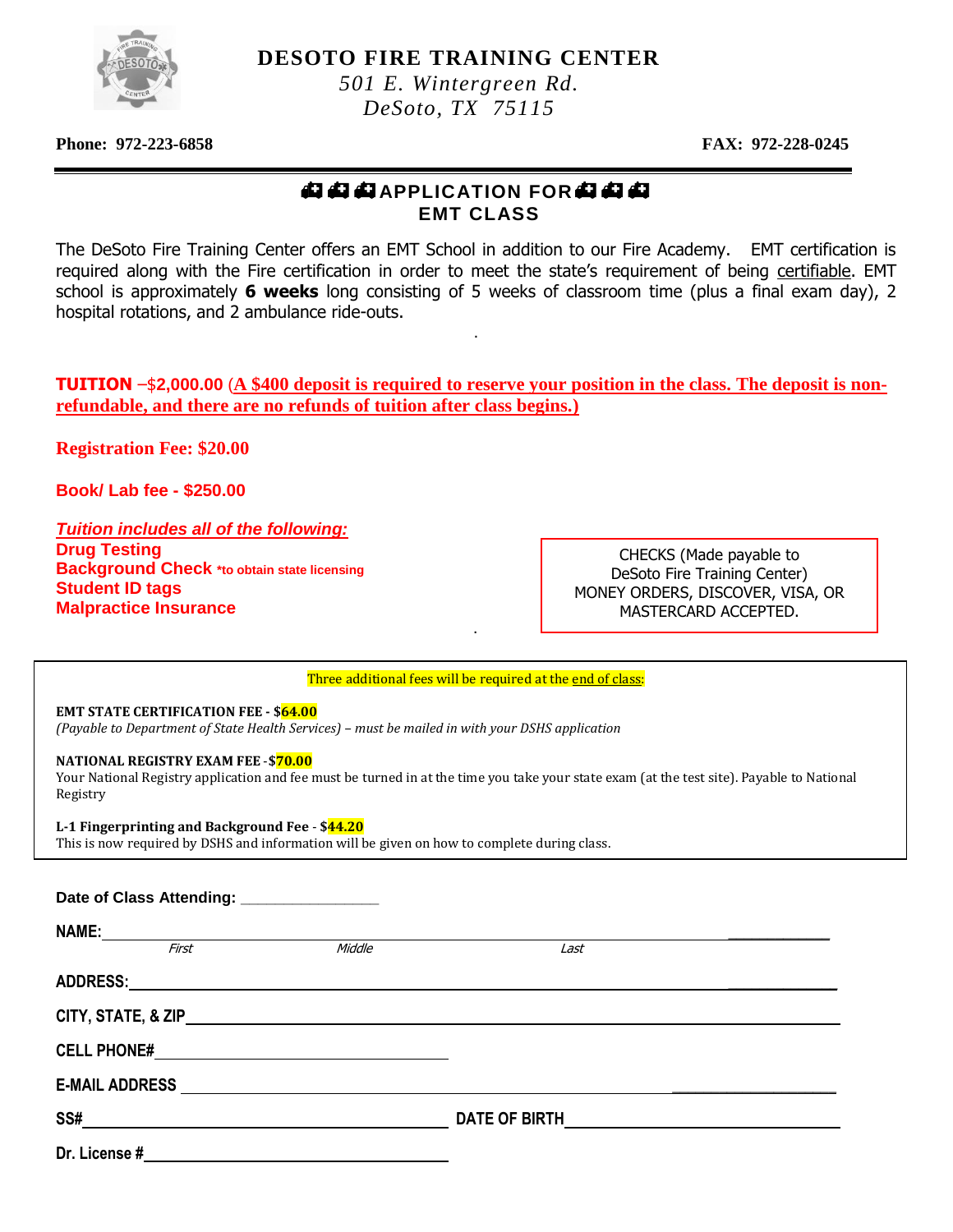# **STUDENT INFORMATION SHEET**

**CLASSES ARE HELD AT**: DeSoto Fire Training Center 501 E. Wintergreen Rd. DeSoto, TX 75115

All EMT students will be required to wear uniforms. See attached information.

#### **Please remember – all fees must be paid in full BEFORE class begins.**

#### **\*\*\*IMPORTANT\*\*\***

The following sheet is a medical information sheet required by Methodist Hospital. **No application will be accepted without the following information.**

#### **PROOF OF IMMUNIZATIONS**

**Copies** of the shot records must be turned in **at the time you turn in your deposit and application.**

Shot records needed on the following:

- 1. **MMR** (Measles, Mumps, Rubella)  $-2$  doses; this can usually be found with your childhood immunization records. (Check with your Mom, former school records, family doctor, etc.)
- 2. **Tetanus/Diphtheria** vaccine within the last ten years.
- 3. **Negative TB Skin Test** within the last 12 months
- 4. **Hepatitis B Vaccinations –** The Hep. B vaccination is a series of 3 shots. You must have received the third and final shot before clinical rotations which begin on the fourth week of class.

**If proof of any of the above vaccines is not available – please schedule an appointment with your doctor or county health dept. to receive the vaccines. You can also check out www.passporthealthdfw.com for information on obtaining vaccines.**

**Healthcare Provider CPR Card required for to class.** This is not a basic CPR card – must be a Healthcare Provider course for medical professionals. The American Red Cross CPR course is called **CPR for the Professional Rescuer.** A copy of the card must be turned in to Fire Administration before class begins. **NOT REQUIRED AT TIME OF DEPOSIT**.

DeSoto Fire Training Center offers a Healthcare Provider Certification with EMT class so you may obtain the correct CPR card. Please inquire as to the date of the next class. Cost is \$100.00.

Methodist Hospital also requires a drug screening and criminal background check. Our office will set up the drug screening and conduct the background check.

**No Refunds due to the failure of either of the above screenings.**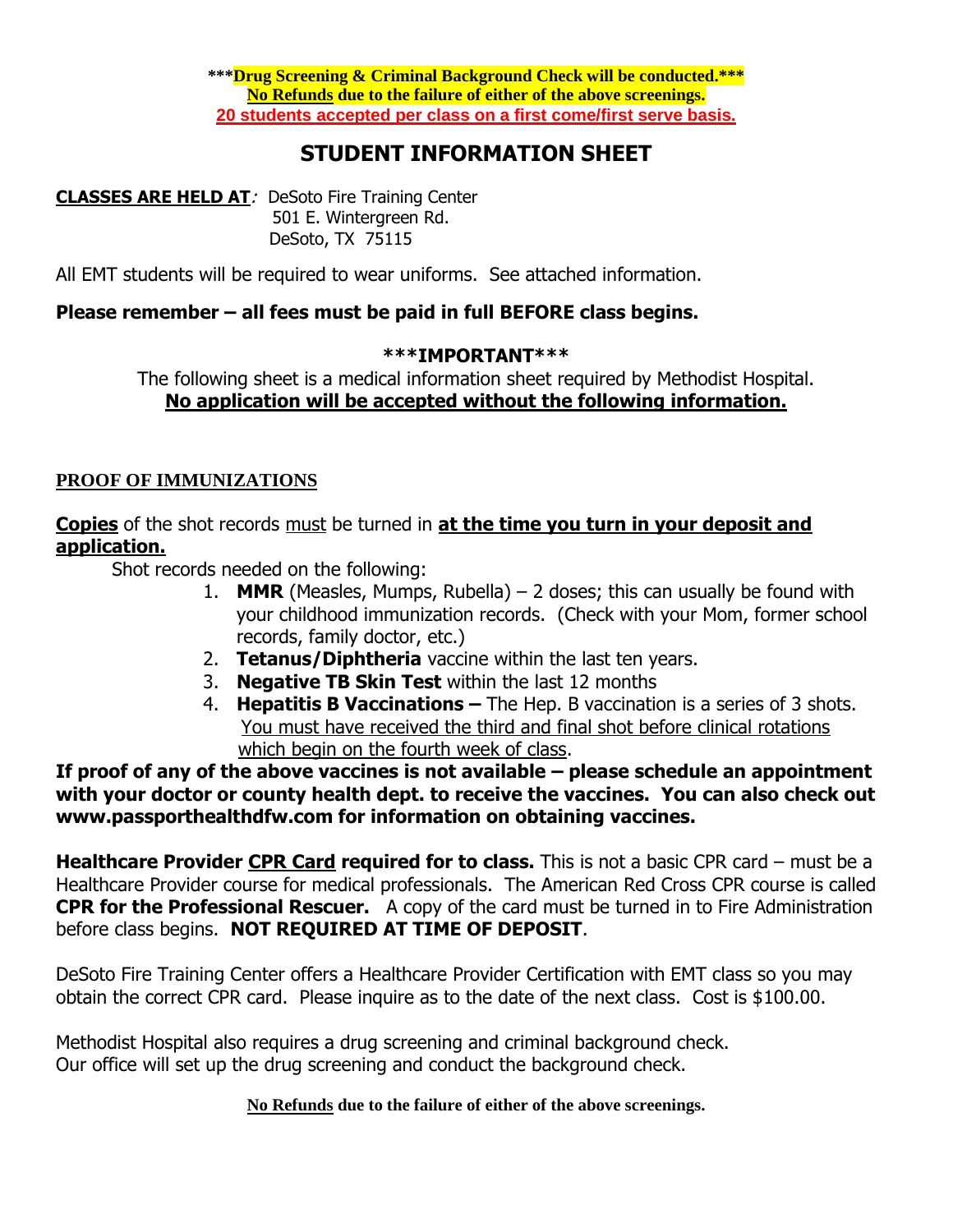#### **REQUIRED MEDICAL INFORMATION FOR EMT STUDENTS**

Failure to complete this sheet and provide proof of vaccinations will terminate your application process and you will not be allowed in class.

| NAME:                                                                                                                                        |                                                                                                                                                                                                                                                                                                                                                                                                                                                                                       | <b>PHONE:</b>                                       |                                            |                                           |
|----------------------------------------------------------------------------------------------------------------------------------------------|---------------------------------------------------------------------------------------------------------------------------------------------------------------------------------------------------------------------------------------------------------------------------------------------------------------------------------------------------------------------------------------------------------------------------------------------------------------------------------------|-----------------------------------------------------|--------------------------------------------|-------------------------------------------|
| MHD ROTATION DATES: Universe Production Control Data Control Data Control Data Control Data Control Data Contr<br>SCHOOL PHONE: 972-223-6858 |                                                                                                                                                                                                                                                                                                                                                                                                                                                                                       |                                                     | 501 E. Wintergreen Rd.<br>DeSoto, TX 75115 | SCHOOL: DESOTO FIRE TRAINING / EMT SCHOOL |
|                                                                                                                                              | Please provide the following information.                                                                                                                                                                                                                                                                                                                                                                                                                                             |                                                     |                                            |                                           |
| 1.                                                                                                                                           | You must have a negative T.B. Skin Test within the last 12 months prior to your clinical rotation. If you have had a<br>positive TB skin test, you must have a negative chest x-ray within the last 5 years. If positive include mm<br>(millimeters) of induration ______mm.<br>TB Skin Test: Date: ________ □ Positive □ Negative<br>Chest X-Ray: Date: $\Box$ $\Box$ Positive $\Box$ Negative (attach x-ray report)                                                                 |                                                     |                                            |                                           |
| 2.                                                                                                                                           | Have you had the chickenpox? $\Box$ Yes $\Box$ No<br>If NO, have you had the varicella vaccine? ____________Yes __________No If NO, please be sure to report ANY<br>exposure to chickenpox during your rotation at MHD. We must prevent the secondary spread of chickenpox<br>within our hospital.                                                                                                                                                                                    |                                                     |                                            |                                           |
| 3.                                                                                                                                           | ALL STUDENTS must demonstrate immunity to measles, mumps, and rubella.                                                                                                                                                                                                                                                                                                                                                                                                                |                                                     |                                            |                                           |
|                                                                                                                                              | A. Were you born prior to January 1, 1957? Yes / No<br>If YES:<br>Have you had the Measles (Rubeola)? Yes / No<br>Have you had the Mumps?<br>$\bullet$                                                                                                                                                                                                                                                                                                                                | Have you had the German Measles (Rubella)? Yes / No | Yes / No                                   |                                           |
|                                                                                                                                              | *****If no history of disease, date of MMR vaccine                                                                                                                                                                                                                                                                                                                                                                                                                                    |                                                     | *****                                      |                                           |
|                                                                                                                                              | B. If <b>NO</b> : (born after 1-1-1957)<br>• Have you had the Measles (Rubella), Rubella or Mumps? Yes / No<br>• Have you had the MMR vaccine or positive titers to all three?<br>MMR #1 Date: ________________________ MMR #2 Date: _____________________________                                                                                                                                                                                                                    |                                                     | Yes / No                                   |                                           |
|                                                                                                                                              | Measles: Date<br>or_titer level<br>Rubella: Date <b>compared the Contract Contract Contract Contract Contract Contract Contract Contract Contract Contract Contract Contract Contract Contract Contract Contract Contract Contract Contract Contract Contract Contr</b><br>Mumps: Date_____________or titer level ________<br>• You must have 2 doses of measles (rubeola) vaccine, and 1 dose of rubella and mumps vaccines<br>or you must have evidence of positive titers for all. |                                                     |                                            |                                           |
| 4.                                                                                                                                           | Have you had Hepatitis B? Yes / No. If No, have you had the Hepatitis B Vaccines? Yes / No<br>If yes, how many doses have you received? 1 2 3<br>Date of Dose #1 _________ Dose #2 ________ Dose #3 ________Vaccine results? _________                                                                                                                                                                                                                                                |                                                     |                                            |                                           |
| 5.                                                                                                                                           |                                                                                                                                                                                                                                                                                                                                                                                                                                                                                       |                                                     |                                            |                                           |
| 6.                                                                                                                                           | Have you viewed the MHD Annual Training Video (CART) and completed the post-test? _____Yes _____<br>(Will be viewed during Orientation)                                                                                                                                                                                                                                                                                                                                               |                                                     |                                            | No                                        |

7. Have you had a **Tetanus/Diphtheria (Td) vaccine** within the last ten years? \_\_\_\_\_\_\_\_Date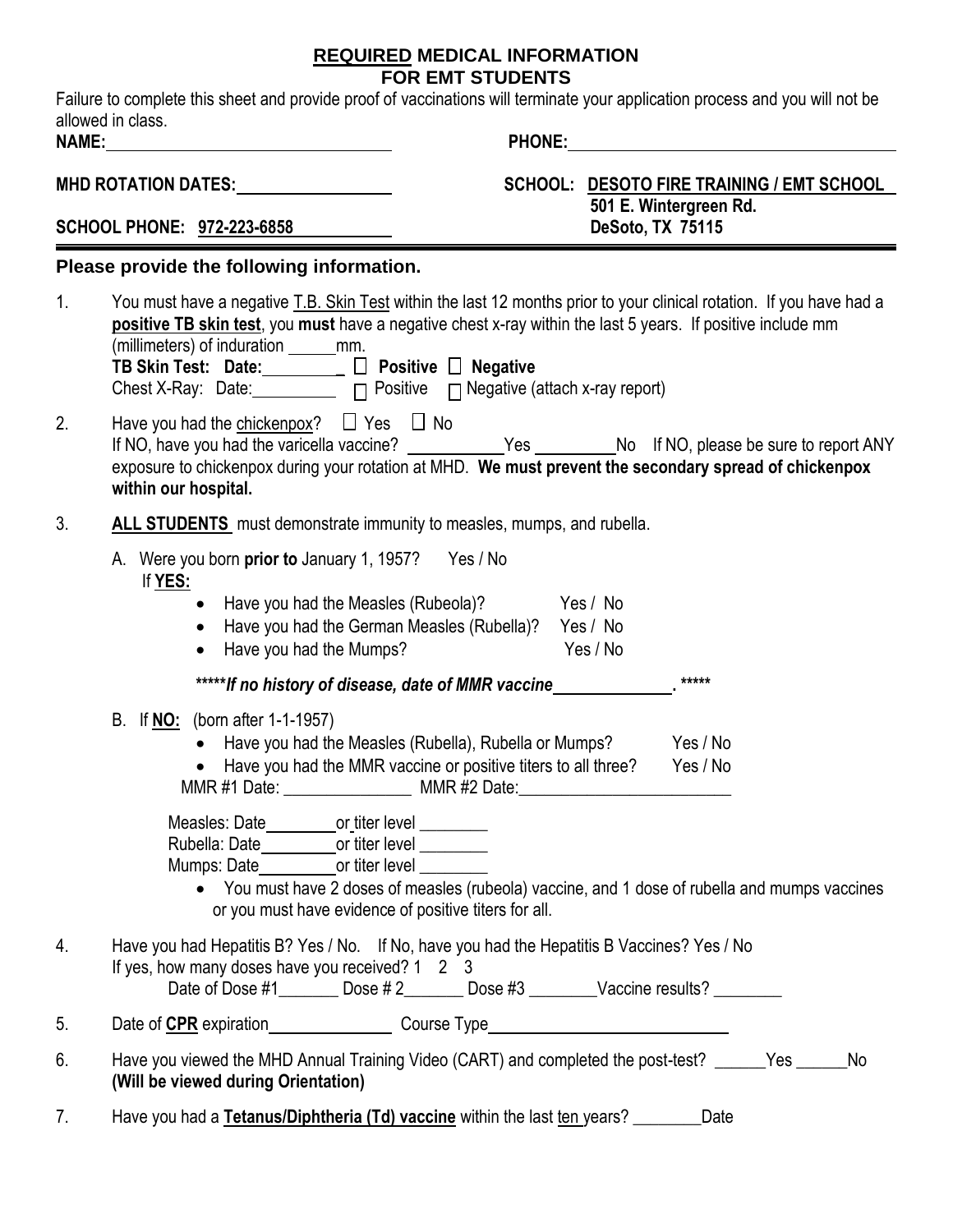#### **DESOTO FIRE TRAINING CENTER** *501 E. Wintergreen Rd. DeSoto, TX 75115 972-223-6858* **BASIC EMT CLASS**

# **Acknowledgment of Student Requirements**

**The following will be required for enrollment into the DeSoto Fire Rescue EMT Class. This information is confidential. It will only be used, by this program, to comply with JAHCO regulation concerning students participating in clinical rotations.**

INITIAL

- I. TB Test within past 12 months. If Positive, need result of chest X-Ray.
- II. Current Immunization status for the following diseases: (Dates of immunizations or Titer results are acceptable for verification.)
	- a. Varicella Zoster (Chicken Pox)
	- b. MMR (Mumps, Measles, Rubella)
	- c. Dates of ALL three Hepatitis B vaccines
	- d. Current Tetanus/Diphtheria (within last 10 years)
- III. CPR Healthcare Provider card dated to expire after class is completed
- IV. Criminal Background inquiry will be done after class begins. Inadequate background inquiry will result in course dismissal and tuition will be forfeited.

#### **The following may result in inadequate background inquiry:**

- <sup>o</sup> Felony convictions,
- <sup>o</sup> Misdemeanor convictions or felony deferred adjudication involving crimes against persons (physical or sexual abuse),
- <sup>o</sup> Misdemeanor convictions related to moral turpitude (prostitution, public lewdness/exposure, etc.),
- <sup>o</sup> Felony deferred adjudication for the sale, possession, distribution, or transfer of narcotics or controlled substances,
- <sup>o</sup> Registered sex offenders
- V. Urine Drug Screen (SAP 10) Positive test results is cause for dismissal and tuition will be forfeited.

All drug screen tests and background checks will be conducted after class begins, but prior to the start of rotations.

**I acknowledge the above requirements and understand that if at anytime I cannot meet or fail to pass the above requirements, I will be dismissed from the class and forfeit my tuition.**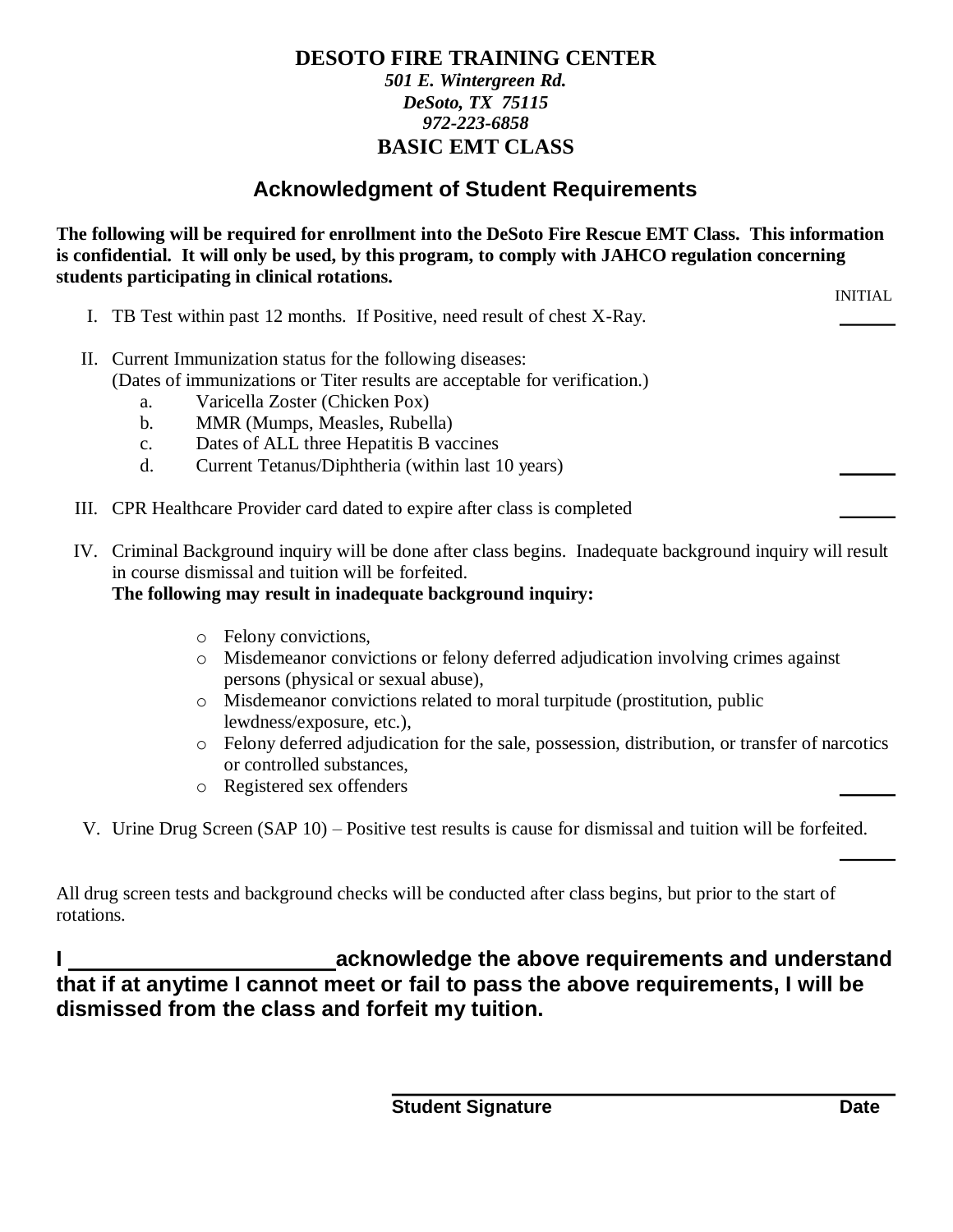# **EMT STUDENT RESIDENCY INFORMATION**

For the purpose of a Criminal Background Check, it is necessary for us to know **all cities and counties** you have lived in for the last **7 years**. Please list your previous addresses.

STUDENT NAME

(PLEASE PRINT)

| <b>ADDRESS</b> | <b>COUNTY</b> | <b>MONTH/YEAR</b> |
|----------------|---------------|-------------------|
| Street:        |               | From:             |
| State:<br>ZIP: |               | To:               |

| <b>ADDRESS</b> | <b>COUNTY</b> | <b>MONTH/YEAR</b> |
|----------------|---------------|-------------------|
| Street:        |               | From:             |
| State:<br>ZIP: |               | To:               |

| <b>ADDRESS</b> | <b>COUNTY</b> | <b>MONTH/YEAR</b> |
|----------------|---------------|-------------------|
| Street:        |               | From:             |
| State:<br>ZIP: |               | To:               |

| <b>ADDRESS</b> | <b>COUNTY</b> | <b>MONTH/YEAR</b> |
|----------------|---------------|-------------------|
| Street:        |               | From:             |
| State:<br>ZIP: |               | To:               |

| <b>ADDRESS</b> | <b>COUNTY</b> | <b>MONTH/YEAR</b> |
|----------------|---------------|-------------------|
| Street:        |               | From:             |
| State:<br>ZIP: |               | To:               |

|         | <b>ADDRESS</b> | <b>COUNTY</b> | <b>MONTH/YEAR</b> |
|---------|----------------|---------------|-------------------|
| Street: |                |               | From:             |
| State:  | ZIP:           |               | 0.                |

**Signature**

Date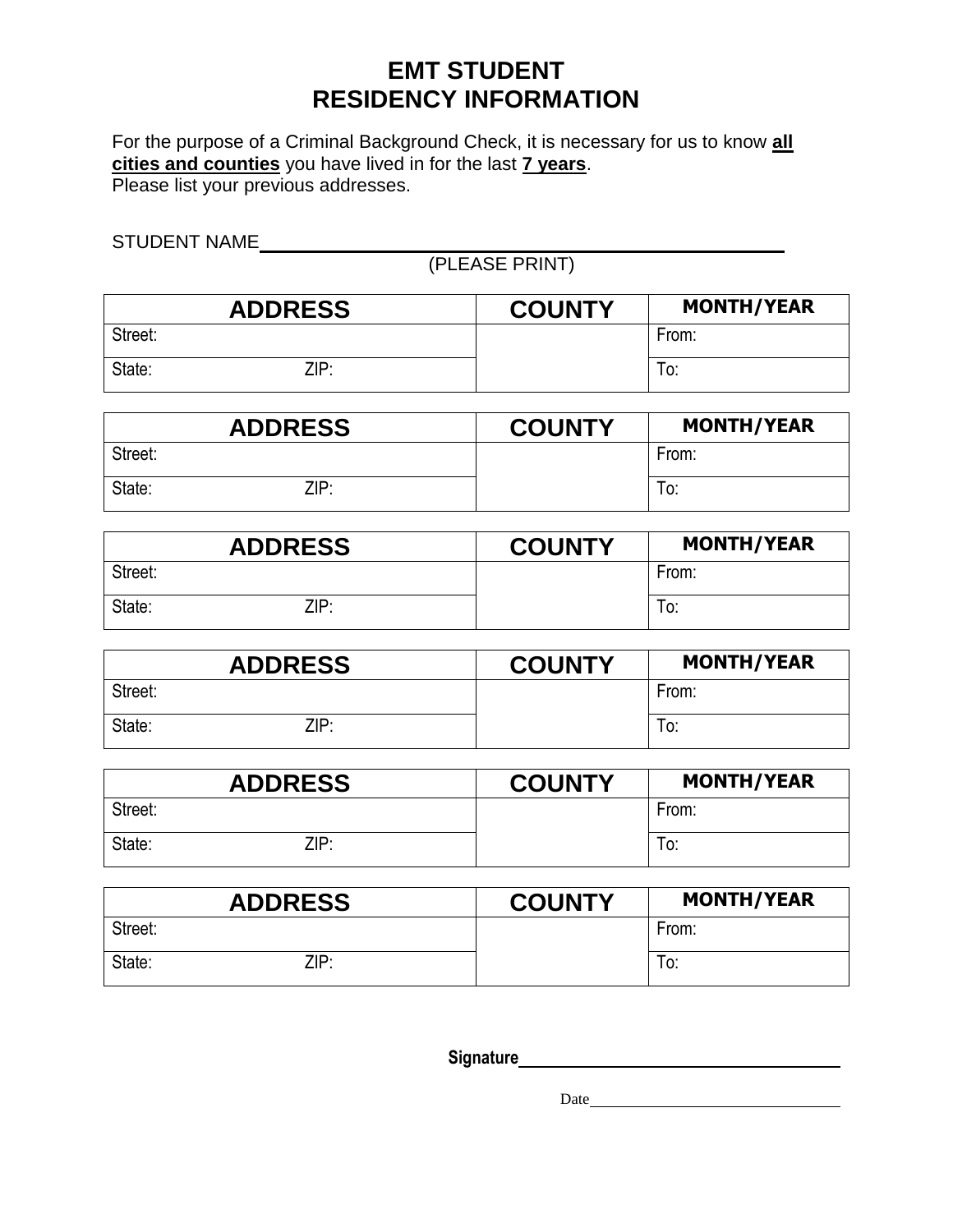#### **CITY OF DESOTO RELEASE**

| Participant's Name: |  |
|---------------------|--|
| Address:            |  |
|                     |  |
| Date:               |  |

For good and valuable consideration including my participation in the City of DeSoto, Texas Fire Training Center Program (the "Program"), the Undersigned Participant for and on behalf of the above named Participant, the Participant's heirs, executors, and assigns (collectively referred to as the "Undersigned Participant") does hereby release, indemnify and hold harmless the City of DeSoto, Texas its officers, agents, employees, contractors, third party representatives and invitees (collectively referred to as "DeSoto") from any and all claims, damages, causes of action of any kind whatsoever, statutory or otherwise, for personal injury, including death, property damage and lawsuits and judgments, including court costs, expenses and attorney's fees, and all other expenses that the Undersigned Participant has, or might have, known or unknown, now existing or that might arise hereafter, directly or indirectly from the Undersigned Participant's participation in the Program, and from any direction or instruction by DeSoto personnel during participation in the Program and from any acts or omissions by any third parties. It is further agreed that the execution of this release shall not constitute a waiver by the City of the defense of Governmental Immunity, or to defenses predicated on the Texas Automobile Guest Statute, or any other defense recognized by the courts of this State.

The Undersigned Participant understands that certain of the Program's activities may occur outdoors and include strenuous activities. By signing this Release, the Undersigned Participant states that he/she is in physical condition to participate in the Program's activities. The Undersigned Participant acknowledges and agrees that Participant is not an employee, contractor, or agent of DeSoto.

The Undersigned Participant agrees to assume any and all risk associated with participating in the Program. By the Undersigned Participant's signature below, the Undersigned Participant acknowledges that the undersigned has read and understands the City of DeSoto Fire Training Center's rules, directives and regulations, and agrees to abide by them.

UNDERSIGNED PARTICIPANT

\_\_\_\_\_\_\_\_\_\_\_\_\_\_\_\_\_\_\_\_\_\_\_\_\_\_\_\_\_\_\_\_\_\_\_\_\_\_\_\_\_\_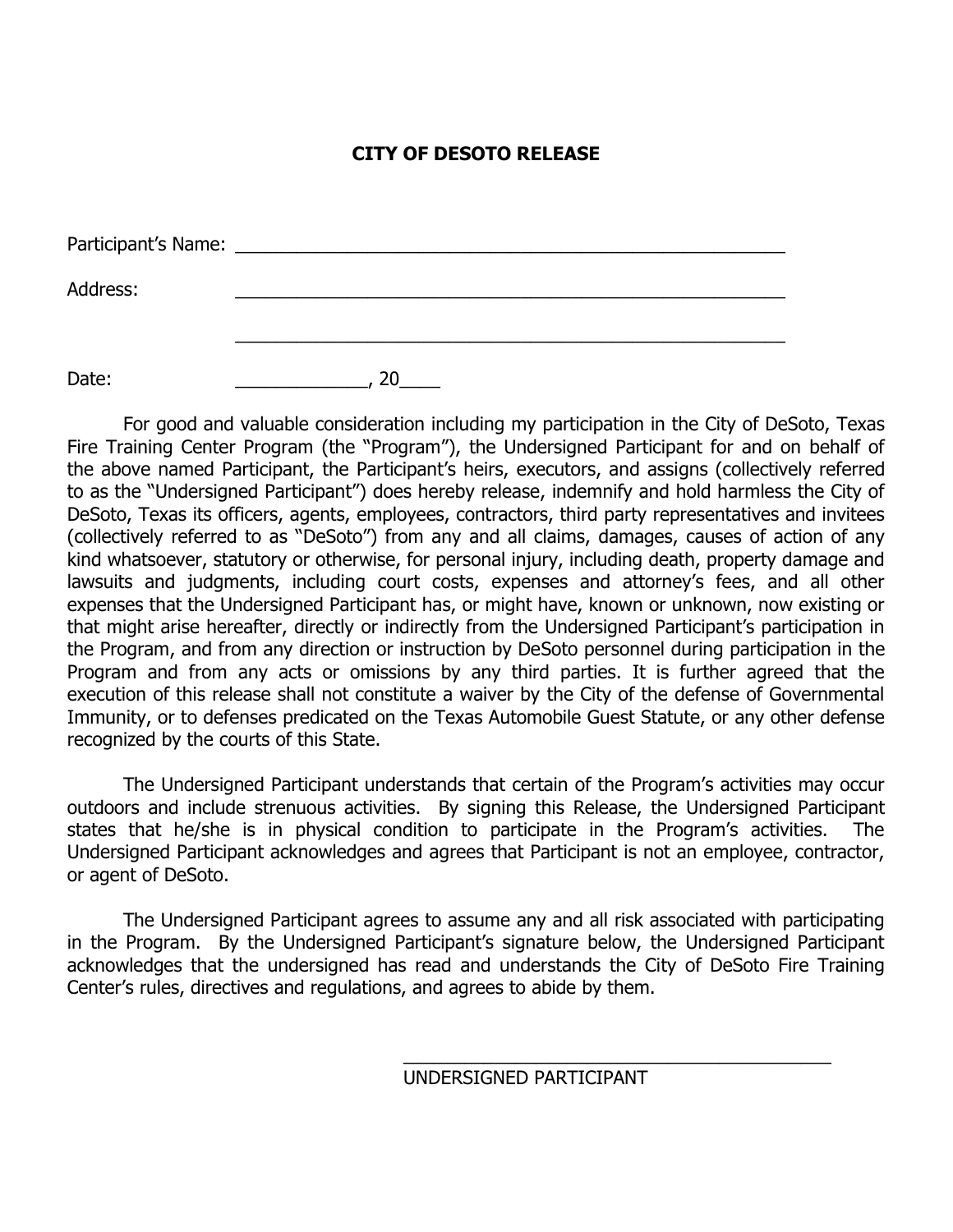# **EMT SCHOOL UNIFORM CLOTHING INFORMATION**

**Required uniform clothing** will consist of a Gray training T-Shirt, Gray polo shirt and Navy pants.

All uniform clothing **except the pants** shall be purchased at the Fire Training Center. Prices are listed below.

| <b>CLOTHING</b>      | <b>COST</b> |
|----------------------|-------------|
| <b>POLO SHIRTS</b>   | \$20.00     |
|                      |             |
| <b>T-SHIRTS</b>      | \$15.00     |
|                      |             |
| <b>WORK-OUT</b>      | \$16.00     |
| <b>SHORTS</b>        |             |
| <b>HOODED</b>        |             |
| <b>SWEATSHIRTS</b>   | \$24.00     |
|                      |             |
| <b>WARM UP PANTS</b> | \$20.00     |

|                   | <b>COST</b> |
|-------------------|-------------|
| <b>BALL CAPS</b>  | \$15.00     |
| <b>BEANIE CAP</b> | \$15.00     |

*NOTE: work-out clothing is not required for EMT Class, but may be purchased if interested.*

**\*\$1.00 additional for each (X) size over XL.**

#### **UNIFORM PANTS**

#### **NAVY BLUE WORK PANTS (with or without pockets) - DICKIES or similar – EMT style pant is permitted.**

The pants may be purchased from any uniform clothing store. Dickies can be found at Wal-Mart, School uniform stores and department stores.

We are looking for a **neat** and **consistent** appearance **each day** of the class.

## **UNIFORM CLOTHING MUST BE PURCHASED AND WORN FOR FIRST DAY OF CLASS.**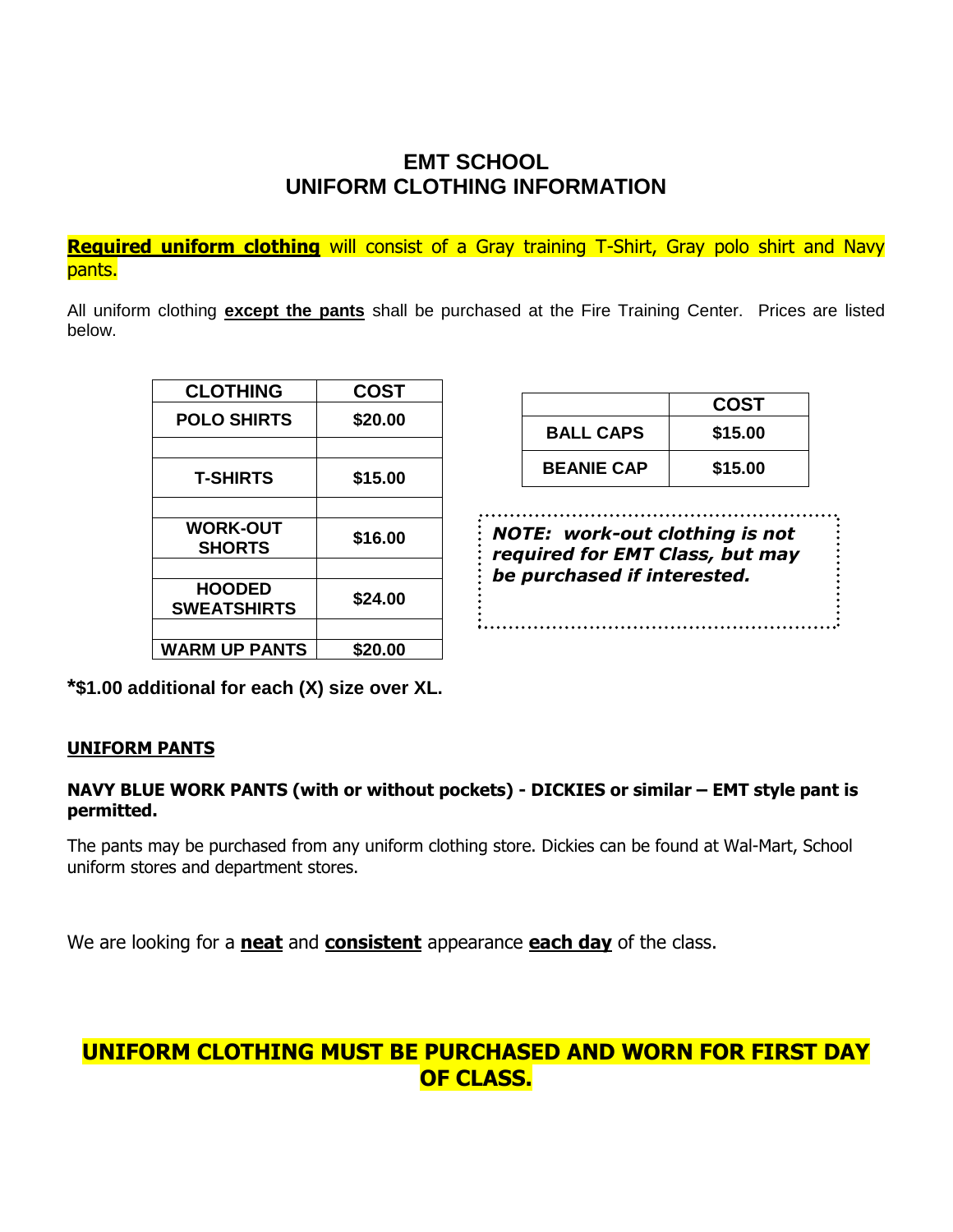# **Course Objective**

The Desoto Fire Training Center Emergency Medical Technician – Basic Course is designed to produce quality EMT-B's, who are well equipped to function in pre-hospital care. The course coordinator, school coordinator, or the course physician reserve the right, at any time, to disqualify a student, and to deny admission to the DSHS state certifying exam, if any of them feel that the student is not meeting academic and/or behavioral standards.

# **Course Staff**

Program Director: *Bryan Southard, Assistant Chief / EMT-P* Coordinator: *Adam Hubbard, FF/ EMT-P*

# **EMS Instructors / Examiners:**

| <b>Zach White</b>     | FF/EMT-P (DeSoto Fire)            |
|-----------------------|-----------------------------------|
| Jacob Barkham         | FF/EMT-P (DeSoto Fire)            |
| <b>Steve Browning</b> | Engineer/EMT-P (DeSoto Fire)      |
| Cynda Smith           | Captain / EMT-P (DFW Airport)     |
| Steve Wakeland        | Engineer/EMT-P (Duncanville Fire) |
| <b>Brad Rogers</b>    | FF/Paramedic (Duncanville Fire)   |
| <b>Matthew Baker</b>  | FF/EMT-P (Cedar Hill Fire)        |
| Fernando Fonseca      | FF/Paramedic (Cedar Hill Fire)    |
| <b>Brad Smith</b>     | <b>EMT-P</b> (Grand Prairie Fire) |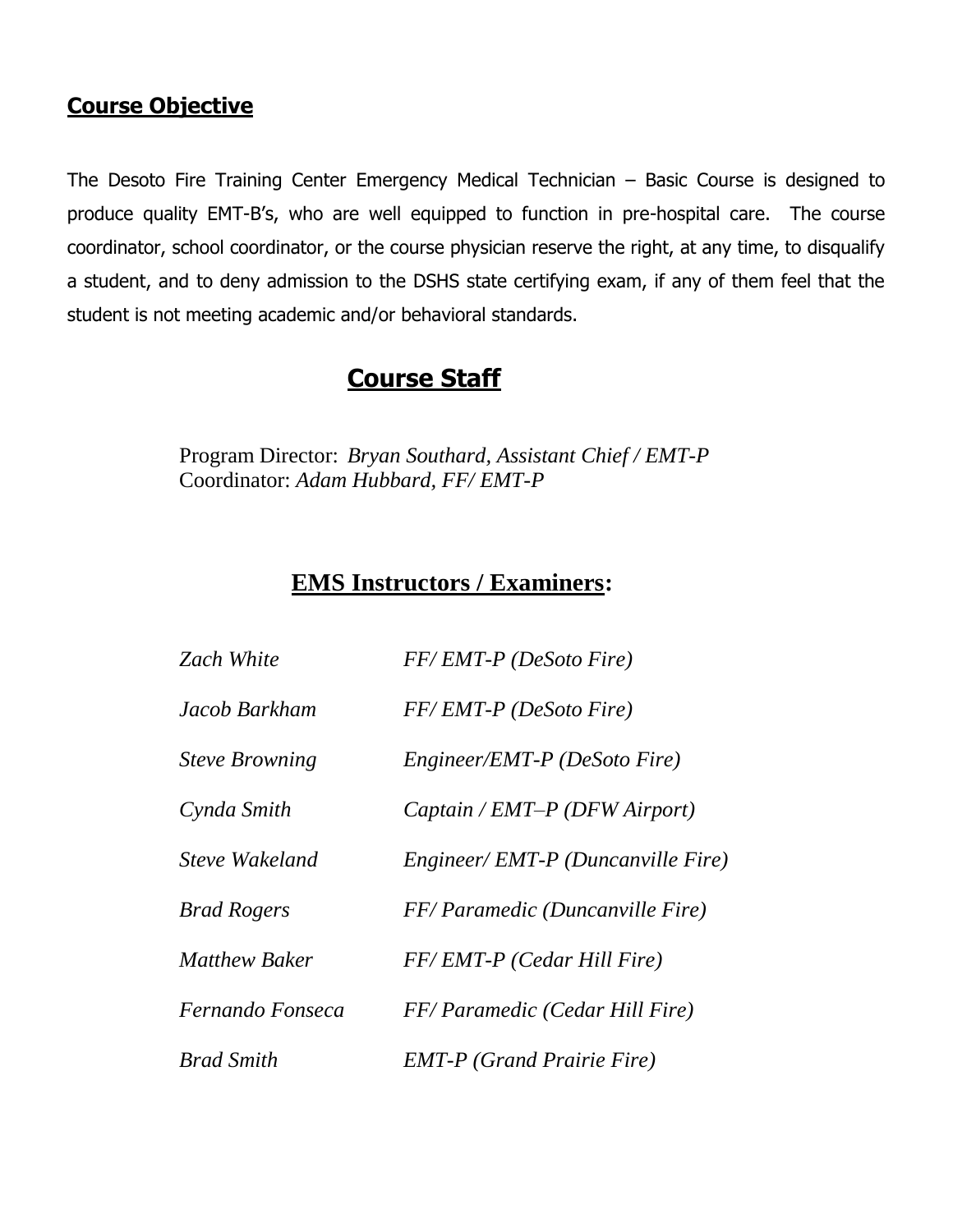# **Dress Code**

The student is to look professional and be well groomed in all areas of the course (i.e. classroom, clinicals, and ambulance ride-outs). Men with mustaches must keep facial hair trimmed neatly. Men without mustaches must be cleanly shaven. All students must style their hair away from the face, and secure it, as necessary, in such a way as to prevent frequent adjustments and possible contamination.

#### Attire shall consist of:

DeSoto Fire Training Center polo shirt and T-shirt Dark blue (navy) slacks Black dress shoes or leather athletic shoes OR Fire Department uniform or ambulance uniform Nametag with name and student category

## **Appearance**

The rules pertaining to jewelry, hair styles, length of hair, sideburns, mustaches, and makeup are necessary to ensure employee safety and a measure of grooming uniformity representative of the Academy's paramilitary image.

## **Jewelry**:

Jewelry worn by a Fire Recruit in uniform will be conservative and minimal in amount. Uniformed recruits may wear a wristwatch, medic alert bracelet, or identification bracelet. Rings may also be worn, but only one on each hand. A wedding set will be considered one ring. Earrings, ear studs, and other decorative jewelry shall not be worn.

## **Hair**:

- 1. All uniformed recruits shall be clean shaven, except that a mustache may be permitted. If a mustache is worn, the following guidelines shall be utilized:
	- a. Mustaches will be kept neat and trimmed at all times. Bushy, unkempt mustaches are not permitted.
	- b. Mustaches shall not extend more than one-fourth inch past or below the corner of the mouth.
	- c. Mustaches shall not have a thickness of more than one-half inch.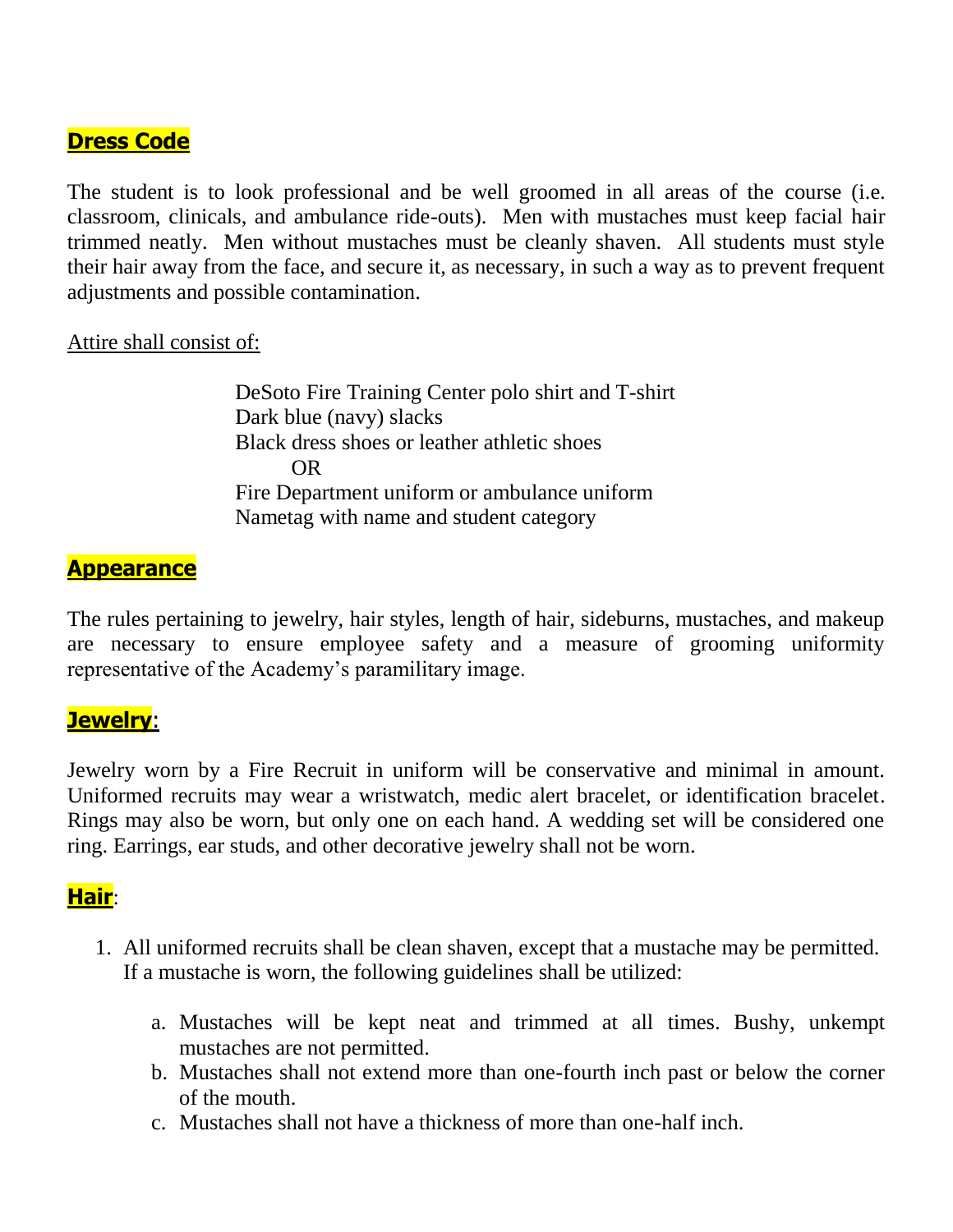- d. Eccentric mustaches that will attract undue attention or impair safe operation will not be permitted.
- 2. Sideburns are acceptable, provided they meet the following guidelines:
	- a. Sideburns shall not extend downward below the bottom of earlobe and will end in a clean-shaven horizontal line.
	- b. Sideburns shall be kept neatly trimmed and will not be bushy or flared.
	- c. Eccentric sideburns that will attract undue attention or impair safe operations will not be permitted.
- 3. Hairstyles of all uniformed male recruits shall conform to the following guidelines:
	- a. Hair shall be neat, well trimmed, and combed at all times, except under the most adverse conditions, such as during emergency operations. Ragged and unkempt in appearance will not be permitted.
	- b. Hair, when combed, will not present a ragged, unkempt or extreme appearance. In no case shall the bulk of the hair interfere with the wearing of the helmet or hood.
	- c. Hair in the back shall not extend below the top of the dress shirt collar when the person is in a standing position with the head erect. The length of the hair will not present a ragged, unkempt, or extreme appearance.
	- d. Bangs shall extend no lower than one-forth inch above the eyebrows.
	- e. Hair shall not cover more than three-fourths of the ear.
	- f. Hair shall not be dyed an unusual or unnatural color.
	- g. Wigs or hairpieces are acceptable if they meet all of the hair guidelines.
- 4. Hairstyles of all uniformed female recruits shall conform to the following guidelines:
	- a. Hair shall be neat, well trimmed and combed at all times, except under the most adverse conditions, such as during emergency operations.
	- b. Female recruits shall ensure that longer hair will in no way interfere with or lessen the protection of required safety equipment.
	- c. Items used by female recruits to hold the hair in place shall be concealed as much as possible and shall be of a color and style that blends with the hair. Decorative items such as ribbons and combs will not be worn in the hair.

# **Tattoos, Body Art and Piercings**

- 1. All forms of "body art" and/or tattoos on the face, neck, and head are prohibited.
- 2. In other areas of the body, all "body art" and/or tattoos must be concealed by clothing.
- 3. Body art that requires covering may include the wearing of long sleeve shirts during summer months and/or long or  $\frac{3}{4}$  sleeve undershirts and long pants. Undershirts will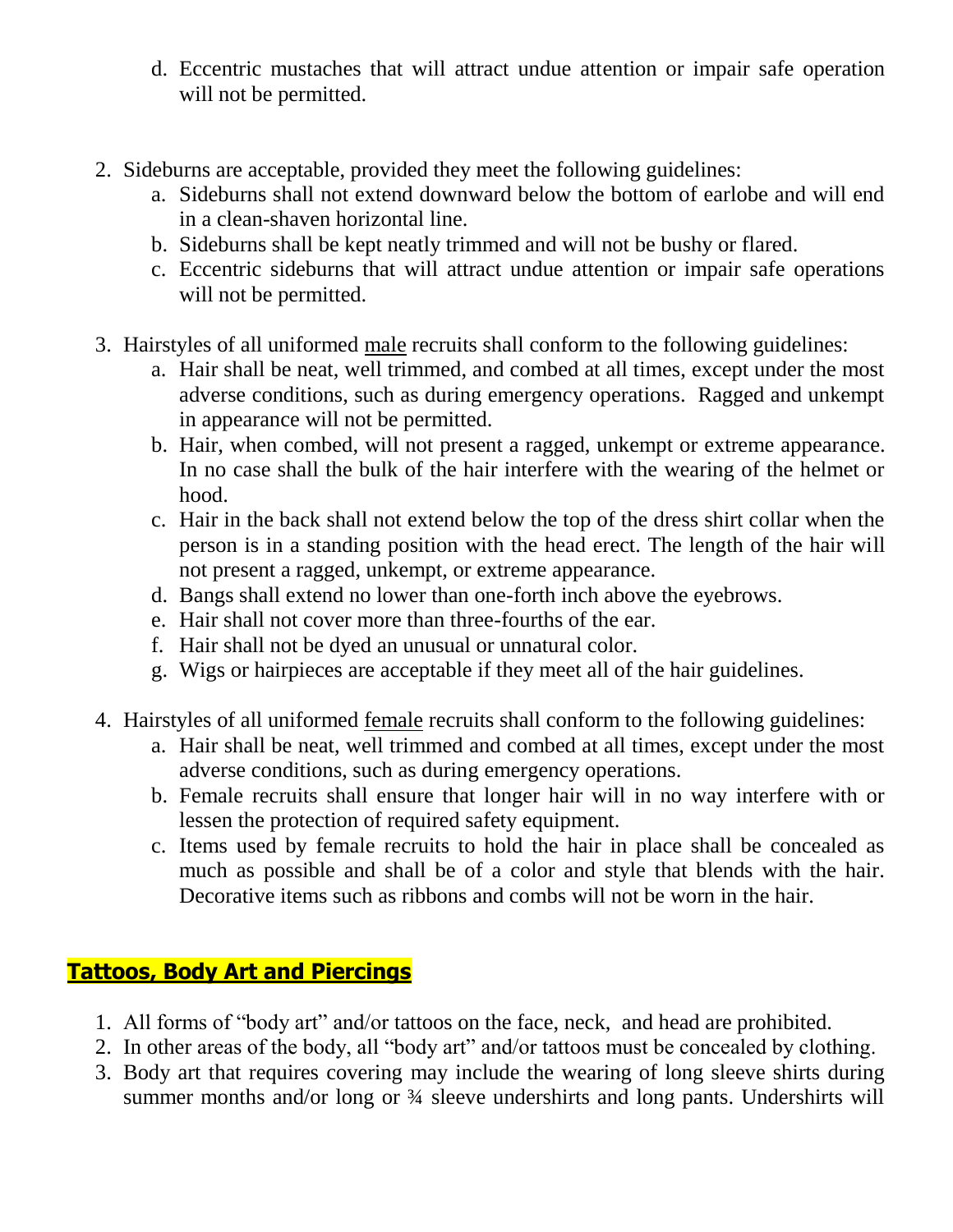be the financial responsibility of the person having tattoos and must be similar in color as the uniform shirt.

4. Visible body piercings are prohibited. Exposed pierced body jewelry is not acceptable with the Department uniform. Questions related to ear piercings for females should also refer to Coordinator.

Due to patient sensitivity to different chemicals and odors, all students are to refrain from wearing perfumes or colognes in clinical areas.

In addition to those items listed above, the following are prohibited in clinical areas: Denim jeans Caps Shirts with plaids or bright or exotic colors and designs

Tobacco use is prohibited during classes, clinical rotations, or ambulance ride-outs, except in designated areas. Some agencies may have specific policies regarding tobacco use, and the student is to abide by that agency's policies.

If scrub suits or lab coats are provided by the hospital, they shall be worn in appropriate hospital areas. They are to be returned to the hospital and not kept for personal use.

# **General Requirements**

## **Supplies:**

The Student must provide their own stethoscope, wrist watch, face mask and I-pad or Laptop for testing. (Chromebooks are NOT compatible with EMSTESTING.com)

#### **Attendance:**

Attendance is required by all students at all classes. No extenuating circumstances will be accepted. **DAY CLASS**: A number greater than two (2) absences, for any reason, may result in dismissal from the course. Two (2) tardies will count as one (1) absence. **Hybrid CLASS**: A number greater than four (4) absences, for any reason, may result in dismissal from the course. Two tardies will count as one (1) absence. Roll will be taken for each class. Each student is responsible for work missed. Make-up tests are not allowed. If you miss class on a test day, you will receive a 0.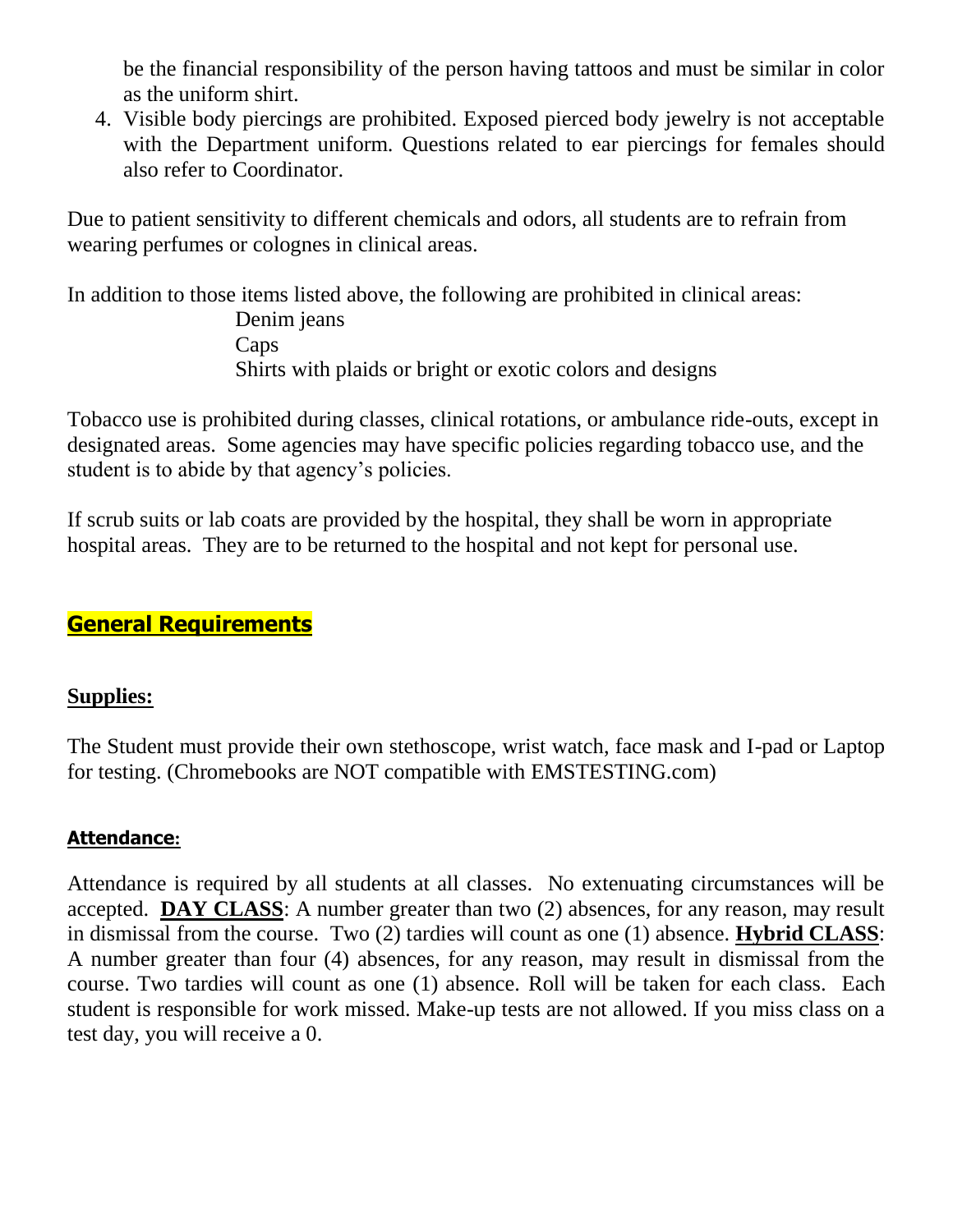#### **Exams:**

Five exams and one final exam will be given throughout each class. The student must successfully complete each module by written and skills exam. Failure to do so may result in dismissal from the course. Your homework grade will be averaged together to count as one additional quiz grade. A re-test may be given at the discretion of the course/school coordinator. However, some modules will be deemed not re-testable.

#### **Class Size**:

Class size will be limited to 20 students. Applications will be processed on a first come, first served basis.

#### **Grievance Procedure:**

Any student, who feels that they have not been treated fairly by an instructor, should file a grievance, in writing, with the coordinator. If no action is taken within five working days, or the grievance is not resolved, the student should pursue the grievance, in writing, with the course physician. Policies hereby furnished to the student by the coordinator, and acknowledged by the student as being understood, are exempt from grievance.

#### **Evaluations:**

Three (3) negative evaluations from any area, including the classroom, may result in dismissal from the course. Any reported, serious infraction of hospital or ambulance policies and procedures, or unprofessional conduct, may result in immediate dismissal from the course.

#### **Skills Testing:**

The student will be responsible for testing each skill, and must successfully complete each one, with only one re-test allowed. Successful completion of all skills is required for graduation from the course. Failing of a re-test will result in dismissal from course.

#### **Immunizations, Drug Screening & Criminal Background Check:**

Proof of immunizations as outlined on the Required Medical Information Form is required with deposit. Any student who has not turned in required immunization information by this time will be dismissed with the exception being the HEP B Series vaccine. You must have completed your entire series of HEP B vaccines by the start of clinicals. A successful drug screening and background check must also be conducted prior to the start of rotations. This is done per DSHS and Hospital guidelines. Anyone failing the drug screen will be dismissed. If you have a Class A misdemeanor or felony conviction on your record, you will be dismissed from the class immediately.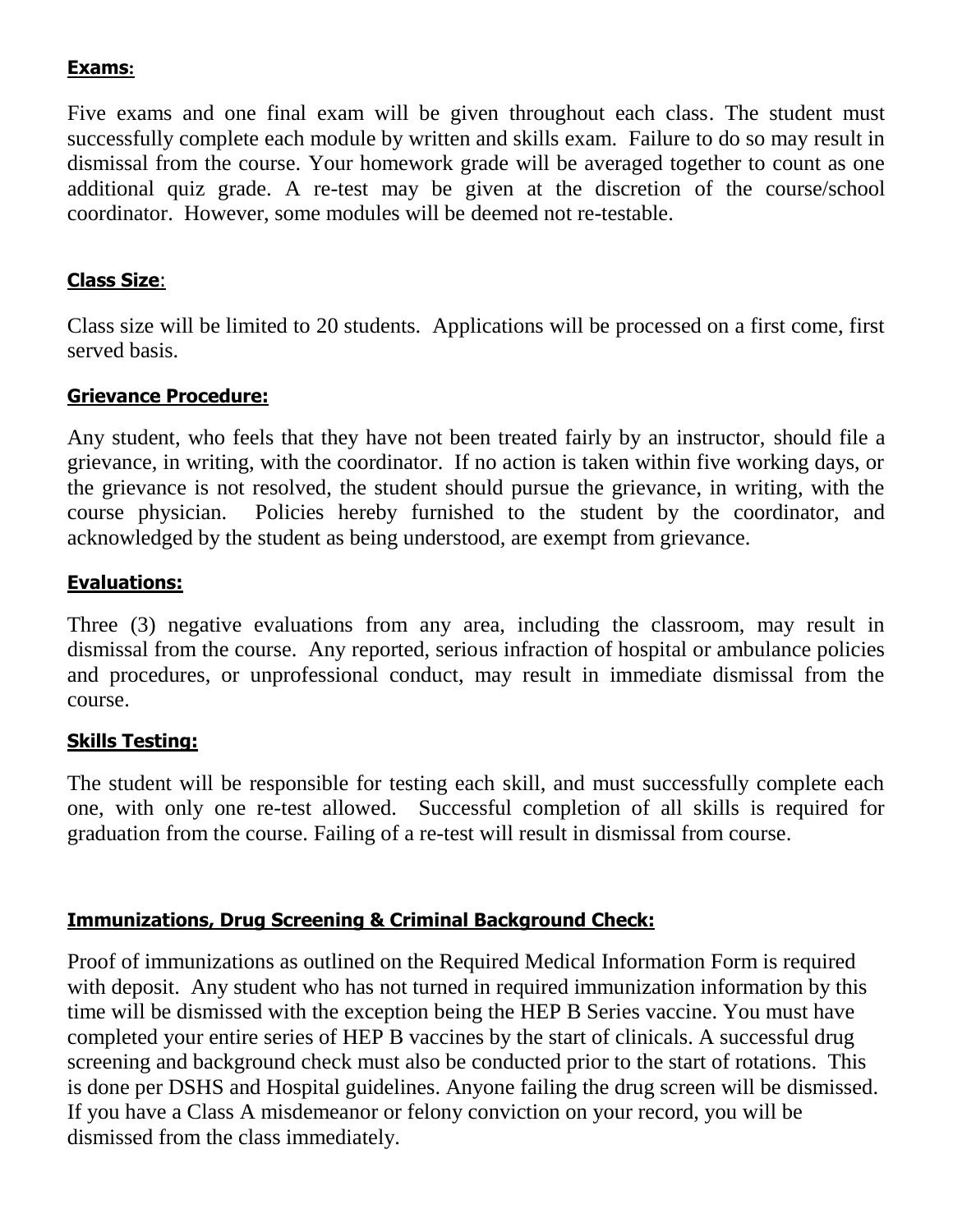#### **Clinical and Ambulance Rotations:**

All rotations will be assigned by the course coordinator and must be successfully completed (i.e. objectives met, hours completed, minimum course requirements met and evaluations satisfactory). Malpractice insurance is required in order to participate in rotations. This insurance is covered and paid with your tuition fees (\$20.00 per student). Clinical rotations (24 to 32 hours) are done at Methodist Medical Hospital, Level II Trauma Center.

Ambulance ride-outs will be done with DeSoto Fire Rescue and/or Duncanville Fire Department in 24-hours shifts (3 transports required).

If clinical documentation is lost or not filled out properly, the student will be required to repeat Clinicals.

## **EMT-Basic State Exam:**

Sitting for the certification exam is dependent upon successful completion of all the above stated requirements. It is not the policy of the Department of State Health Services to give oral exams, under any circumstances. **The National Registry exam is now given in place of the State of Texas Exam.** Further instructions for scheduling your exam are included in this packet.

#### **Counseling:**

The coordinator / instructor will maintain close contact with each student at all times relating to grades and performances. If the coordinator / instructor, during the mid-point of the course, or at any other time, feel that the student would be better off not continuing in the course, he/she will furnish the student with a counseling session and letter to that effect. The coordinator / instructor and/or course physician will then make the decision, with input from the student in question, whether or not the student will continue in the program.

It is understood, that even though the student successfully completes the course, there may be circumstances, which the Department of State Health Services will render the student ineligible for the state exam.

## **Admission / Re-admission and Retention Policy:**

**You may take this EMT-Basic course only twice.** Any student who has failed this course, or anyone who has had to drop for any reason, may be admitted to the next class, space permitting. He/she will be admitted as a new student, with all tuition and fees due, as with